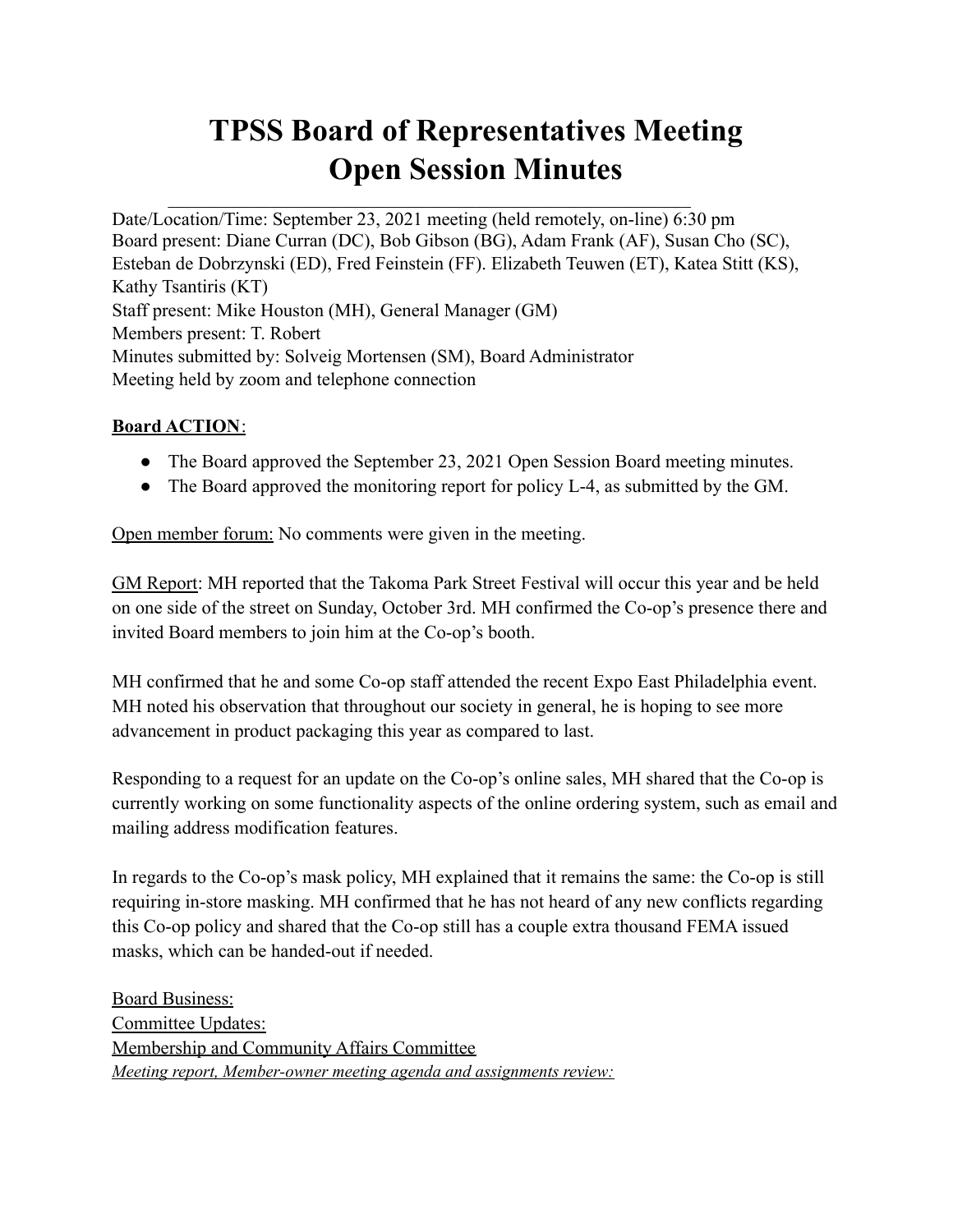FF reported that in the last Membership Committee meeting they discussed the upcoming fall membership meeting scheduled for October 17 and how, minimally, the agenda will include reports from the GM and Board officers, a candidates forum, and an open forum for members. FF reviewed the other meeting items the Committee considered and noted that the topic of the five year planning process is still on hold, per the GM's suggestion that the Co-op focus on its upcoming 40 year anniversary and Diversity Equity and Inclusion training.

FF asked for Board input on utilizing some membership meeting time to solicit member feedback on membership engagement priorities. Board members agreed to the basic agenda outline, planned to decide upon membership engagement as an additional item prior to the meeting, and agreed that this meeting should occur remotely.

FF reported that he and ET discussed pausing the aim of revising the policy register's membership committee language to focus on implementing ideas, such as a one year plan. However, FF noted that there were still lingering questions related to the Committee's and the GM/Co-op's role in membership engagement; the best way to proceed; and whether the Committee first needed more guidance from their charter. FF shared that DC volunteered to do a draft providing guidance on the Board's role in membership engagement, for the MCAC's charter

The Board also confirmed a plan to provide the GM with the needed materials for the Fall membership meeting email notice and website posting.

#### Nominating Committee:

*Board development and elections, Board candidates:* BG shared that MH and Co-op staff have updated the Co-op's website with current information and timelines for running for the Board election. Presently BG, KS, and ED are Board members with expiring terms and are all planning to run for this upcoming Board election. DC commented that the Board hopes to receive other good candidates as well.

Meeting adjourned at 7:45pm

#### Board Representatives' Committee Memberships:

Membership and Community Affairs Committee: (FF Chair) FF, DC, KT, ET, ED Finance and Audit Committee: (AF Chair) AF, SC, BG, KT (DC, ET as ex-officios) Personnel Committee: (DC Chair) DC, KS Policy Committee: (SC Chair) SC, AF, KT Nominations Committee: (BG Chair) BG, FF Junction Committee: (FF Chair) FF, DC, BG, KS, ET, ED Diversity, Equity, and Inclusion KS (Chair), SC, BG, AF, KT